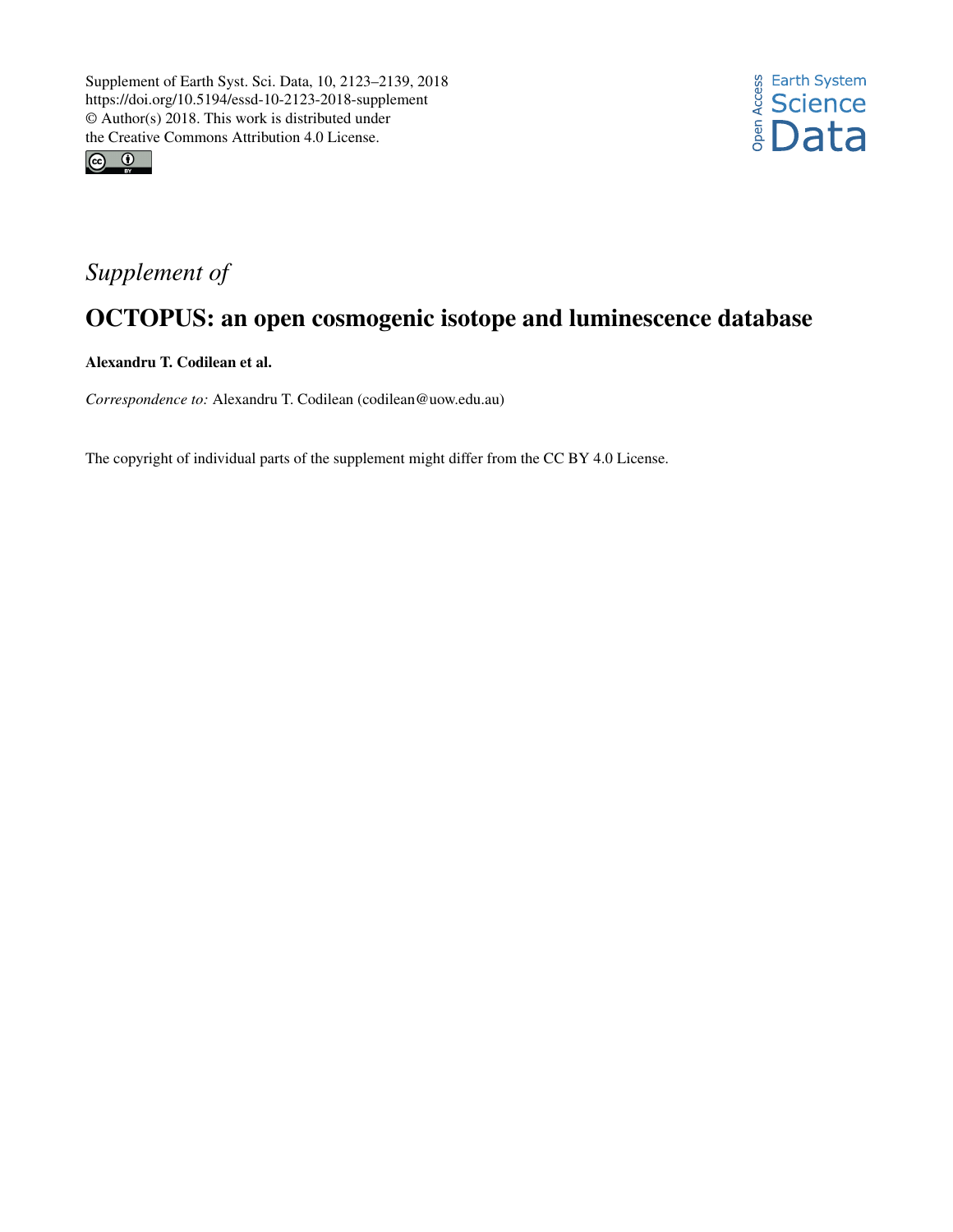**TABLE S1: Description of CRN attribute table entries**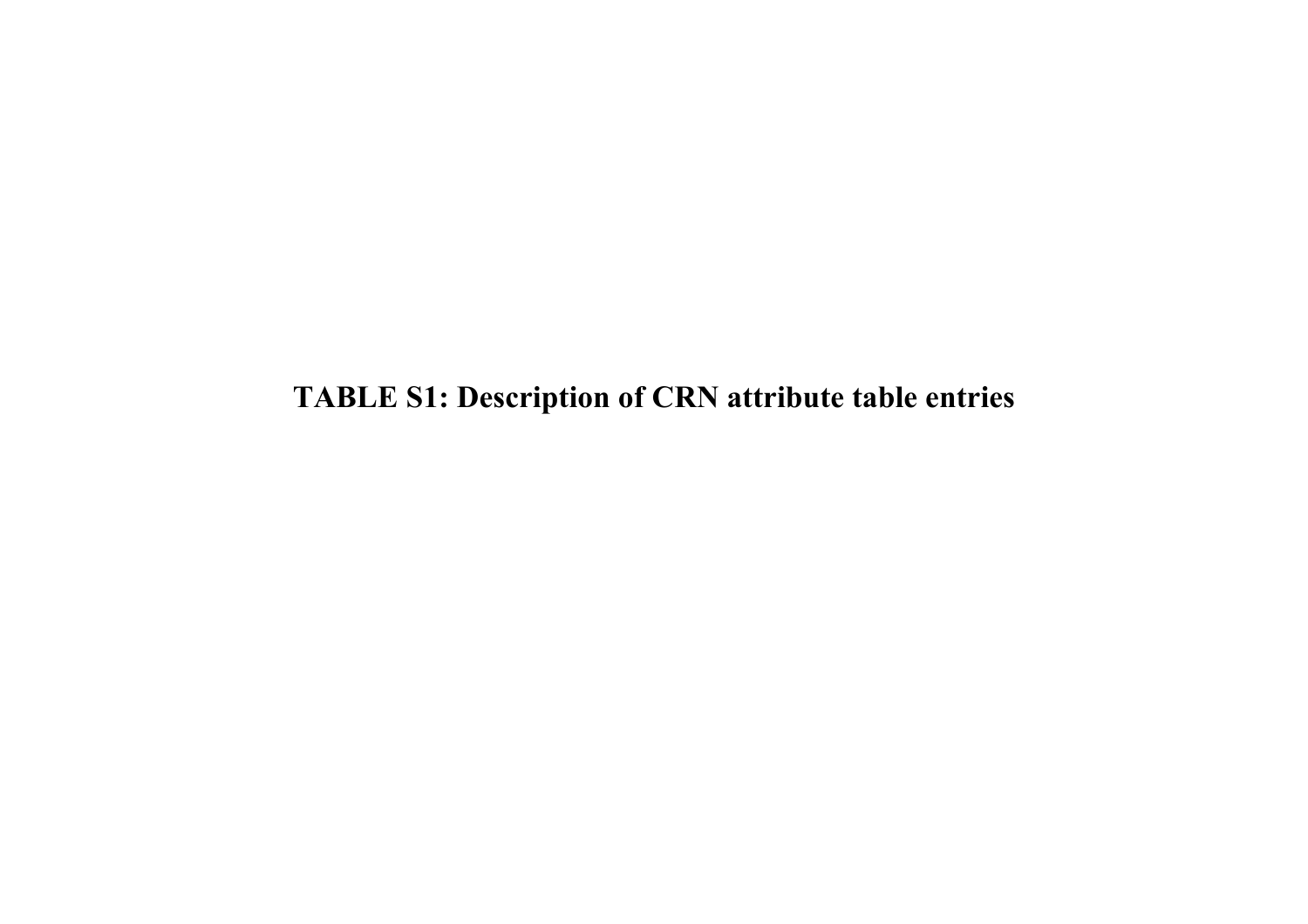| <b>Field Name</b>              | <b>Type &amp; Units</b>                | <b>Values</b>                                                                                         | <b>Example</b>           | <b>Description</b>                                                                                                                           |
|--------------------------------|----------------------------------------|-------------------------------------------------------------------------------------------------------|--------------------------|----------------------------------------------------------------------------------------------------------------------------------------------|
|                                | Source of data and version information |                                                                                                       |                          |                                                                                                                                              |
| SMPID1                         | String                                 | [S###WTS###]                                                                                          | S101WTS001               | Unique sample identifier provided as part of the compilation                                                                                 |
| SMPID2                         | String                                 | [Sample Name]                                                                                         | Achina                   | Original sample identifier (as published)                                                                                                    |
| <b>IGSNID</b>                  | String                                 | [IGSN Sample Name]<br>or<br>NA - for not applicable                                                   | <b>NA</b>                | Placeholder for International Geo Sample Number unique ID. Not<br>in use and set by default to NA                                            |
| <b>STUDYID</b>                 | <b>String</b>                          | [S###]                                                                                                | S101                     | Unique study identifier provided as part of the compilation                                                                                  |
| <b>AUTH</b>                    | String                                 | [Author Name]                                                                                         | <b>Munack</b>            | Last name of lead author                                                                                                                     |
| <b>PUBYEAR</b>                 | Integer                                | [YYYY] - for published data<br>or<br>9999 - for data not published                                    | 2014                     | Year of publication                                                                                                                          |
| <b>REFID</b>                   | String                                 | [Abbrev_Publ_Name_Vol]<br>or<br>PhD_Thesis<br>MSc_Thesis<br>Hons Thesis<br>Not Published              | Geol_Soc_Am_Bull_126     | Abbreviated name of journal and volume number, or type of<br>publication (i.e., PhD thesis Master thesis, etc.)                              |
| <b>REFDOI</b>                  | <b>String</b>                          | [DOI String] - where available<br>or<br>$ND$ – for no data<br>NA - for not applicable                 | 10.1130/B30979.1         | Digital object identifier (DOI) where available                                                                                              |
| <b>DBDOI</b>                   | String                                 | [DOI String]                                                                                          | 10.4225/48/5a8367feac9b2 | Digital object identifier (DOI) of the CRN sub-collection as<br>provided by UOW Library                                                      |
| <b>DBVER</b>                   | Integer                                | [YYYY]                                                                                                | 2017                     | Version of the sub-collection. The year when version with DOI<br>provided in DBDOI was published online                                      |
| <b>Location of sample site</b> |                                        |                                                                                                       |                          |                                                                                                                                              |
| <b>BASIN</b>                   | String                                 | [Name]<br>or<br>$ND$ – for no data                                                                    | <b>Upper Indus</b>       | River basin from where sample is from; Use name of river or<br>stream sampled; If not available, use name of higher order<br>stream or river |
| AHGFL1                         | String                                 | CC - Carpentaria Coast<br>LEB-Lake Eyre Basin<br>MDB - Murray-Darling Basin<br>NEC - North East Coast | <b>NA</b>                | Geofabric AHGF river region code. Only used for data from<br>Australia                                                                       |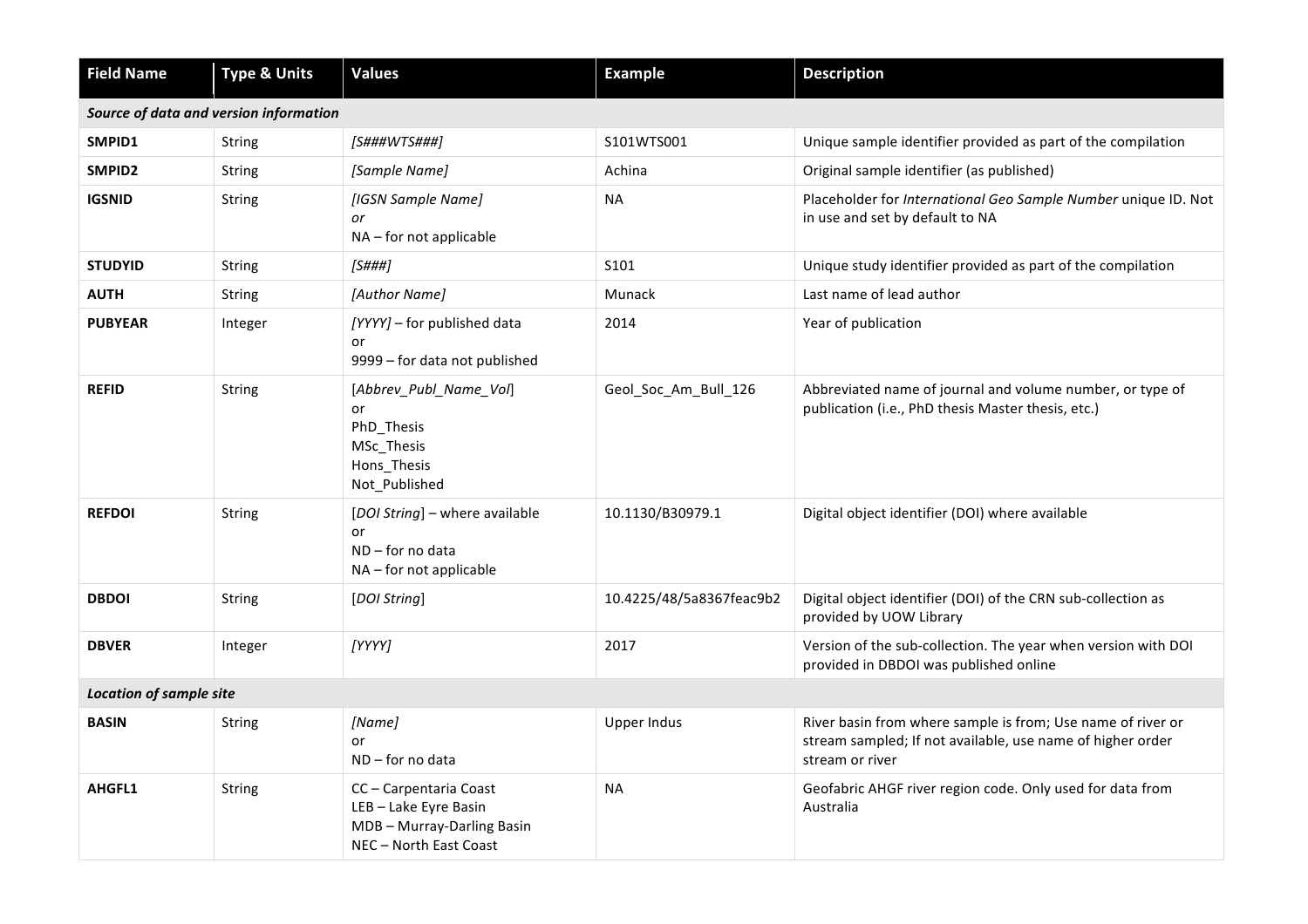|                                 |                           | NWP - North Western Plateau<br>PG - Pilbara-Gascoyne<br>SAG - South Australian Gulf<br>SEN - South East Coast NSW<br>SEV - South East Coast VIC<br>SWC - South West Coast<br>SWP-South Western Plateau<br>TAS - Tasmania<br>TTS - Tanami-Timor Sea Coast<br>NA - for basins outside Australia |              |                                                                                                                                                |
|---------------------------------|---------------------------|-----------------------------------------------------------------------------------------------------------------------------------------------------------------------------------------------------------------------------------------------------------------------------------------------|--------------|------------------------------------------------------------------------------------------------------------------------------------------------|
| AHGFL2                          | String                    | [AHGFCode##]<br>or<br>NA - for basins outside Australia                                                                                                                                                                                                                                       | <b>NA</b>    | Geofabric AHGF combined river region code (AHGLF1) and<br>topographic drainage division two-digit number; Only used for<br>data from Australia |
| <b>REGION</b>                   | String                    | [Name]<br>or<br>$ND$ – for no data                                                                                                                                                                                                                                                            | Himalaya     | Name of the study region; This might be the name of a drainage<br>basin, mountain range, geographic region, or administrative<br>region, etc.  |
| <b>CNTRY</b>                    | <b>String</b>             | [ISO Code]                                                                                                                                                                                                                                                                                    | <b>IND</b>   | ISO 3-letter country code from where sample is from                                                                                            |
| X_WGS84                         | Float<br>[decimal degree] | [value; six decimal places]                                                                                                                                                                                                                                                                   | 76.630114    | WGS84 longitude of sample site as identified on the DEM (N.B.<br>not necessarily the published X coordinate)                                   |
| Y_WGS84                         | Float<br>[decimal degree] | [value; six decimal places]                                                                                                                                                                                                                                                                   | 34.504037    | WGS84 latitude of sample site as identified on the DEM (N.B. not<br>necessarily the published Y coordinate)                                    |
| <b>Type of material sampled</b> |                           |                                                                                                                                                                                                                                                                                               |              |                                                                                                                                                |
| <b>MATERIAL</b>                 | Integer                   | $1 -$ sand<br>$2$ – gravel<br>3 - mix of sand and gravel<br>$9$ – other grain size<br>$0 - no$ data                                                                                                                                                                                           | $\mathbf{1}$ | Type of material sampled                                                                                                                       |
| <b>SIZEMIN</b>                  | Integer<br>[micron]       | [size in microns]<br><b>or</b><br>$0$ – for no data                                                                                                                                                                                                                                           | 125          | Minimum grain size sampled                                                                                                                     |
| <b>SIZEMAX</b>                  | Integer<br>[micron]       | [size in microns]<br>or<br>$0$ – for no data                                                                                                                                                                                                                                                  | 500          | Maximum grain size sampled                                                                                                                     |
| Cosmogenic Be-10 data           |                           |                                                                                                                                                                                                                                                                                               |              |                                                                                                                                                |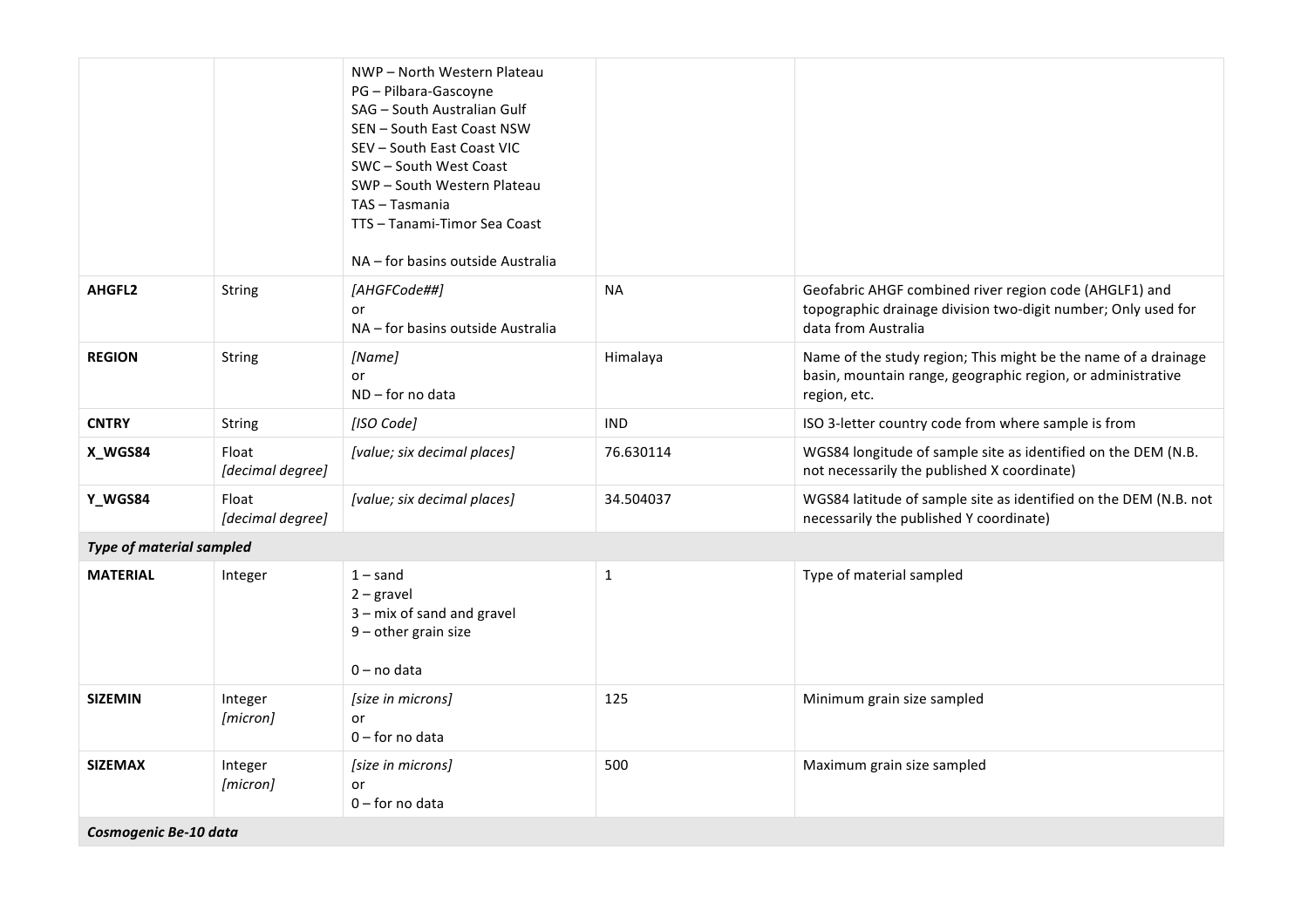| <b>BE10NP</b> | Integer<br>[atoms.g^-1]        | [value]<br>or<br>$-9999$ - for not data                                                                                                                                                                                                                                                                                                                                 | 723742 | Published Be-10 concentration                                                                                                                                                                                                                  |
|---------------|--------------------------------|-------------------------------------------------------------------------------------------------------------------------------------------------------------------------------------------------------------------------------------------------------------------------------------------------------------------------------------------------------------------------|--------|------------------------------------------------------------------------------------------------------------------------------------------------------------------------------------------------------------------------------------------------|
| BE10NP_ERR    | Integer<br>[atoms.g^-1]        | [value]<br>or<br>$-9999$ - for not data                                                                                                                                                                                                                                                                                                                                 | 24087  | Published 1-sigma uncertainty in Be-10 concentration                                                                                                                                                                                           |
| BE10EP        | Float<br>$[mm.kyr^4-1]$        | [value; two decimal places]<br>or<br>$-9999.99 -$ for not data                                                                                                                                                                                                                                                                                                          | 62.91  | Published Be-10 denudation rate                                                                                                                                                                                                                |
| BE10EP_ERR    | Float<br>$[mm.kyr^{\wedge}-1]$ | [value; two decimal places]<br>or<br>$-9999.99 -$ for not data                                                                                                                                                                                                                                                                                                          | 5.45   | Published 1-sigma uncertainty in Be-10 denudation rate                                                                                                                                                                                         |
| <b>BESTND</b> | String                         | 07KNSTD<br><b>KNSTD</b><br>NIST_Cert<br>NIST_30000<br>NIST_30200<br>NIST_30300<br>NIST_30600<br>NIST_27900<br><b>BEST433</b><br>S555<br>S2007<br>BEST433N<br><b>S555N</b><br>S2007N<br>STD11<br>LLNL31000<br>LLNL10000<br><b>LLNL3000</b><br><b>LLNL1000</b><br><b>LLNL300</b><br>$ND$ – when standard info not<br>provided (KNSTD assumed)<br>NA - when not applicable | S2007N | Name of AMS Be standardisation used; When information is not<br>provided, it is assumed that authors used the KNSTD<br>standardisation as this is was the most commonly used<br>standardisation prior to 2007 at AMS labs in the United States |
| <b>BECORR</b> | Float<br>[dimensionless]       | 1.0000 [07KNSTD, NIST_27900,<br>BEST433N, S555N, S2007N, STD11]<br>0.9042 [KNSTD, LLNL10000]                                                                                                                                                                                                                                                                            | 1.0000 | Correction factor for renormalising Be-10 concentration and<br>uncertainty to 07KNSTD standard                                                                                                                                                 |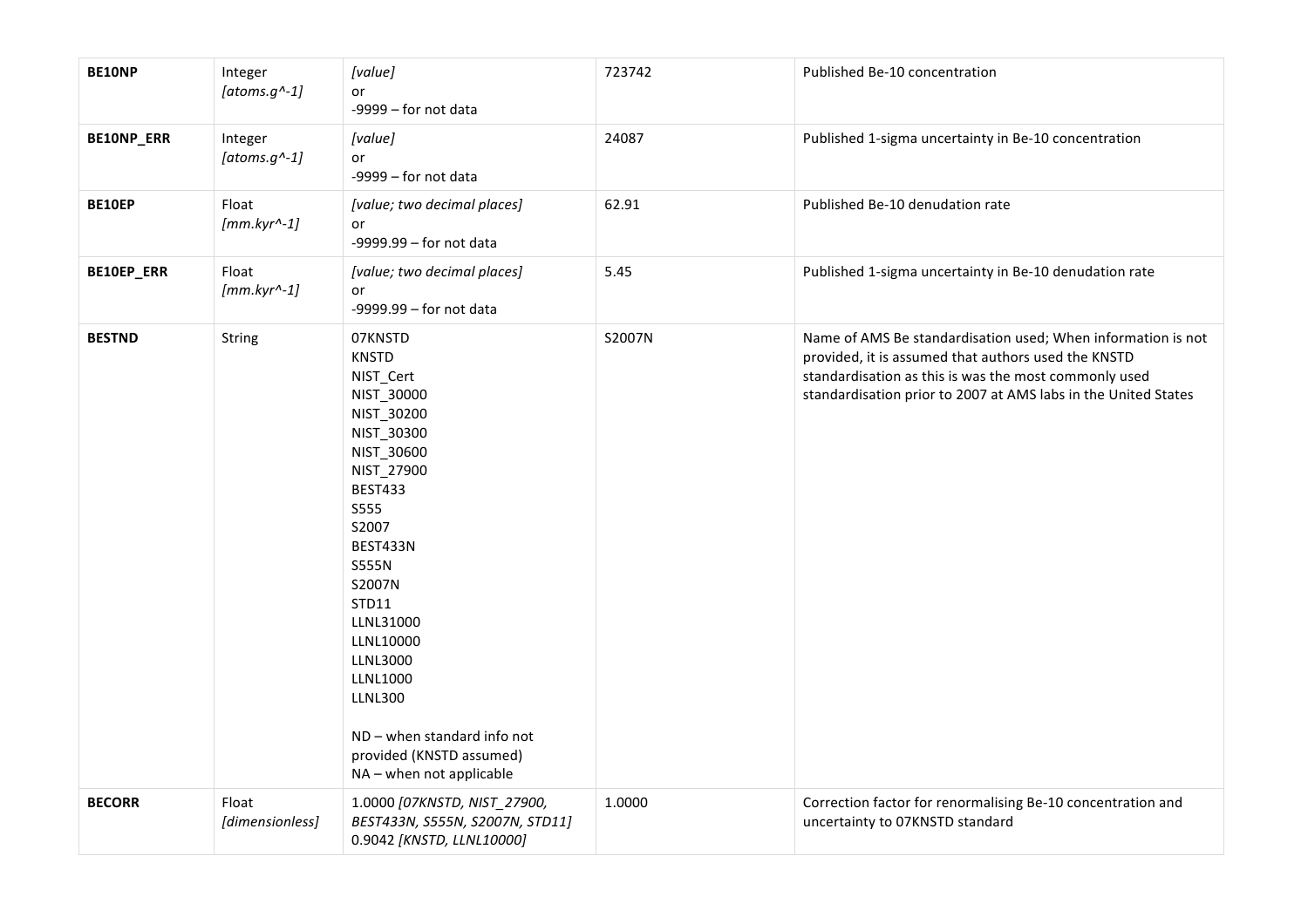|                       |                                | 1.0425 [NIST_Cert]<br>0.9313 [NIST_30000, LLNL1000]<br>0.9251 [NIST_30200]<br>0.9221 [NIST_30300]<br>0.9130 [NIST_30600]<br>0.9124 [BEST433, S555, S2007]<br>0.8761 [LLNL31000]<br>0.8644 [LLNL3000]<br>0.8562 [LLNL300]<br>$-9.9999 -$ for not data |             |                                                                                                                                                                   |
|-----------------------|--------------------------------|------------------------------------------------------------------------------------------------------------------------------------------------------------------------------------------------------------------------------------------------------|-------------|-------------------------------------------------------------------------------------------------------------------------------------------------------------------|
| <b>BEAMS</b>          | String                         | [name]<br>ND - when not provided<br>NA - when not applicable                                                                                                                                                                                         | ETH-Zuerich | Name of AMS where measurements where done                                                                                                                         |
| <b>BE10NC</b>         | Integer<br>[atoms.g^-1]        | [value]<br>or<br>-9999 - for not data                                                                                                                                                                                                                | 723742      | Be-10 concentration normalised to 07KNSTD                                                                                                                         |
| <b>BE10NC_ERR</b>     | Integer<br>[atoms.g^-1]        | [value]<br>or<br>$-9999$ – for not data                                                                                                                                                                                                              | 24087       | Uncertainty in Be-10 concentration normalised to 07KNSTD                                                                                                          |
| Cosmogenic Al-26 data |                                |                                                                                                                                                                                                                                                      |             |                                                                                                                                                                   |
| AL26NP                | Integer<br>[atoms.g^-1]        | [value]<br>or<br>$-9999$ - for not data                                                                                                                                                                                                              | -9999       | Published Al-26 concentration                                                                                                                                     |
| AL26NP_ERR            | Integer<br>[atoms.g^-1]        | [value]<br>or<br>$-9999$ – for not data                                                                                                                                                                                                              | -9999       | Published 1-sigma uncertainty in Al-26 concentration                                                                                                              |
| AL26EP                | Float<br>$[mm.kyr^4-1]$        | [value; two decimal places]<br>or<br>$-9999.99 -$ for not data                                                                                                                                                                                       | -9999.99    | Published Al-26 denudation rate                                                                                                                                   |
| AL26EP_ERR            | Float<br>$[mm.kyr^{\wedge}-1]$ | [value; two decimal places]<br>or<br>$-9999.99 -$ for not data                                                                                                                                                                                       | -9999.99    | Published 1-sigma uncertainty in Al-26 denudation rate                                                                                                            |
| <b>ALSTND</b>         | String                         | <b>KNSTD</b><br>ZAL94<br>ZAL94N                                                                                                                                                                                                                      | <b>NA</b>   | Name of AMS Al standardisation used; When information is not<br>provided, it is assumed that authors used the KNSTD<br>standardisation as this is the most common |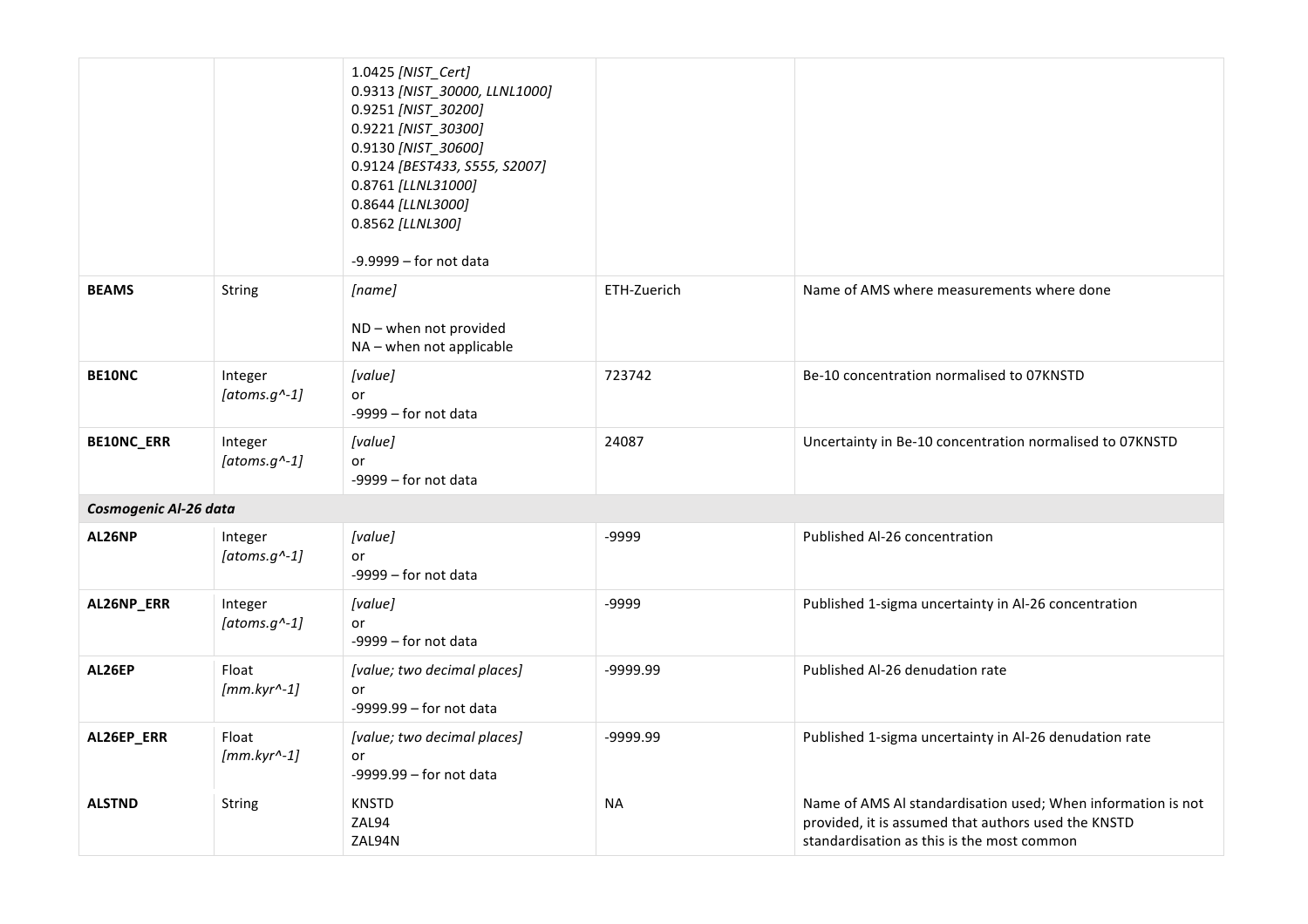|               |                                                 | SMAL11<br>Z92-0222<br>$ND$ – when standard info not<br>provided (KNSTD assumed)<br>NA - when not applicable |           |                                                                                              |
|---------------|-------------------------------------------------|-------------------------------------------------------------------------------------------------------------|-----------|----------------------------------------------------------------------------------------------|
| <b>ALCORR</b> | Float<br>[dimensionless]                        | 1.0000 [KNSTD, ZAL94N, Z92-0222]<br>0.9134 [ZAL94]<br>1.0210 [SMAL11]<br>$-9.9999 -$ for not data           | $-9.9999$ | Correction factor for renormalising Al-26 concentration and<br>uncertainty to KNSTD standard |
| <b>ALAMS</b>  | String                                          | [name]<br>ND - when not provided<br>NA - when not applicable                                                | <b>NA</b> | Name of AMS where measurements where done                                                    |
| AL26NC        | Integer<br>[atoms.g^-1]                         | [value]<br>or<br>$-9999$ – for not data                                                                     | -9999     | Al-26 concentration normalised to KNSTD                                                      |
| AL26NC_ERR    | Integer<br>[atoms.g^-1]                         | [value]<br>or<br>$-9999$ - for not data                                                                     | -9999     | Uncertainty in Al-26 concentration normalised to KNSTD                                       |
|               | <b>Denudation rate calculations using Be-10</b> |                                                                                                             |           |                                                                                              |
| <b>BEPROD</b> | Float<br>[dimensionless]                        | [value; three decimal places]<br>or<br>$-99.999 -$ for not data                                             | 16.148    | CAIRN average production scaling correction for the basin                                    |
| <b>BETOPO</b> | Float<br>[dimensionless]                        | [value; three decimal places]<br>or<br>$-9.999 -$ for not data                                              | 0.964     | CAIRN average topographic shielding correction for the basin                                 |
| <b>BESELF</b> | Float<br>[dimensionless]                        | [value; three decimal places]<br>or<br>$-9.999 -$ for not data                                              | 1.000     | CAIRN average self shielding correction for the basin                                        |
| <b>BESNOW</b> | Float<br>[dimensionless]                        | [value; three decimal places]<br>or<br>$-9.999$ - for not data                                              | 1.000     | CAIRN average snow shielding correction for the basin                                        |
| <b>BETOTS</b> | Float<br>[dimensionless]                        | [value; three decimal places]<br>or<br>$-99.999 -$ for not data                                             | 15.606    | CAIRN average combined shielding and scaling correction for the<br>basin                     |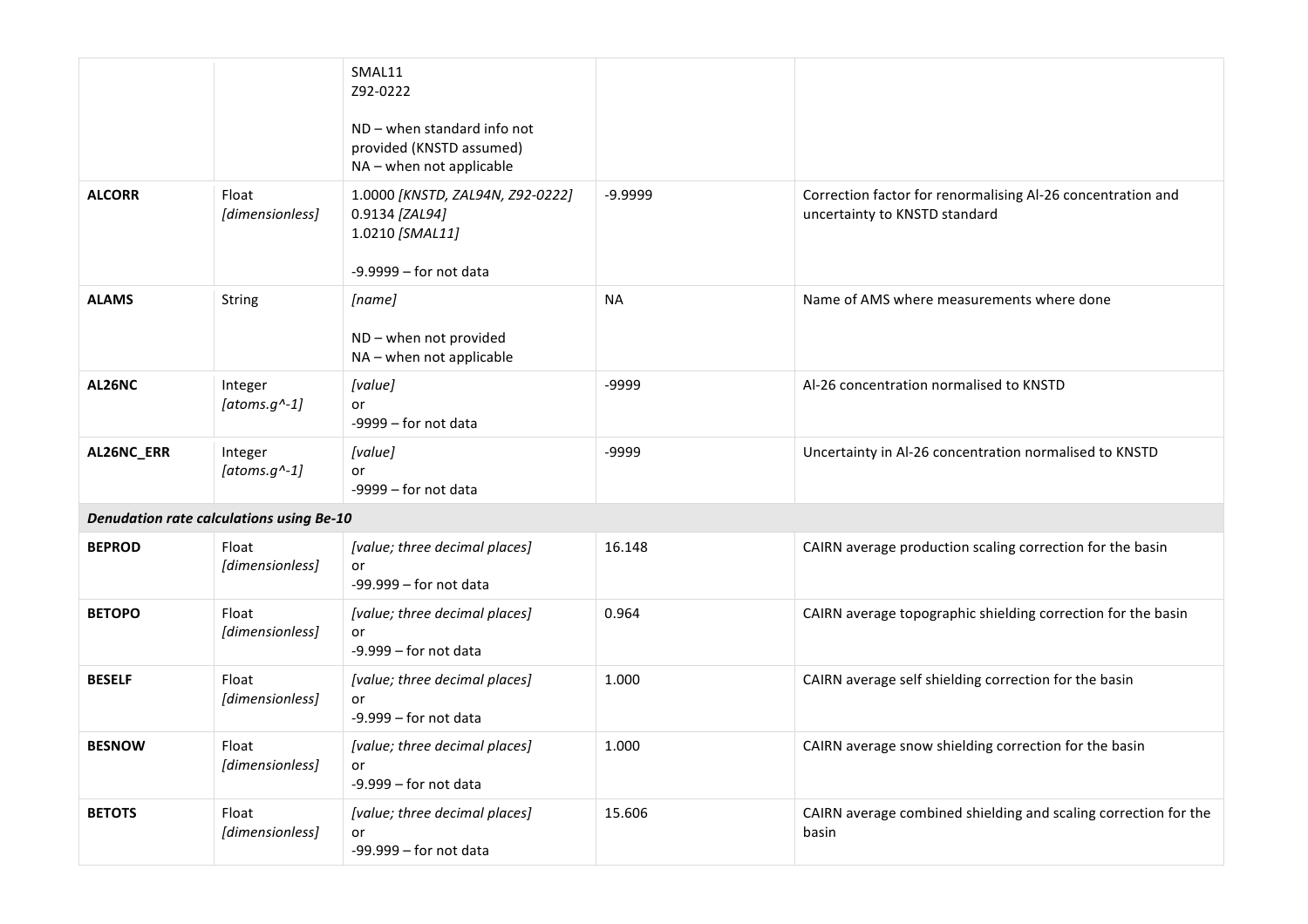| EBE_GCMYR         | Float<br>$[g.cm^{-2}.yr^{-1}]$                  | [value; five decimal places]<br>or<br>$-9.99999 -$ for not data | 0.01499   | CAIRN Be-10 denudation rate in mass per unit area                                                                                    |
|-------------------|-------------------------------------------------|-----------------------------------------------------------------|-----------|--------------------------------------------------------------------------------------------------------------------------------------|
| ERRBE_AMS         | Float<br>$[g.cm^2-2.yr^2-1]$                    | [value; five decimal places]<br>or<br>$-9.99999 -$ for not data | 0.00050   | CAIRN Be-10 denudation rate uncertainty at 1-sigma level in<br>mass per unit area derived from AMS uncertainty                       |
| ERRBE_MUON        | Float<br>$[g.cm^{-2}.yr^{-1}]$                  | [value; five decimal places]<br>or<br>$-9.99999 -$ for not data | 0.00021   | CAIRN Be-10 denudation rate uncertainty at 1-sigma level in<br>mass per unit area derived from muon uncertainty                      |
| <b>ERRBE_PROD</b> | Float<br>$[g.cm^{\wedge} - 2.yr^{\wedge} - 1]$  | [value; five decimal places]<br>or<br>$-9.99999 -$ for not data | 0.00266   | CAIRN Be-10 denudation rate uncertainty at 1-sigma level in<br>mass per unit area derived from uncertainty in the production<br>rate |
| <b>ERRBE_TOT</b>  | Float<br>$[g.cm^{-2}.yr^{-1}]$                  | [value; five decimal places]<br>or<br>$-9.99999 -$ for not data | 0.00272   | CAIRN Be-10 denudation rate uncertainty at 1-sigma level in<br>mass per unit area that combines all uncertainties                    |
| EBE_MMKYR         | Float<br>$[mm.kyr^4-1]$                         | [value; two decimal places]<br>or<br>$-9999.99 -$ for not data  | 56.56     | CAIRN Be-10 denudation rate calculated assuming density of<br>2650 kg.m^-3                                                           |
| EBE_ERR           | Float<br>$[mm.kyr^A-1]$                         | [value; two decimal places]<br>or<br>$-9999.99 -$ for not data  | 10.26     | CAIRN Be-10 denudation rate uncertainty at 1-sigma level<br>calculated assuming density of 2650 kg.m^-3                              |
|                   | <b>Denudation rate calculations using Al-26</b> |                                                                 |           |                                                                                                                                      |
| <b>ALPROD</b>     | Float<br>[dimensionless]                        | [value; three decimal places]<br>or<br>$-99.999 -$ for not data | $-99.999$ | CAIRN average production scaling correction for the basin                                                                            |
| <b>ALTOPO</b>     | Float<br>[dimensionless]                        | [value; three decimal places]<br>or<br>$-9.999 -$ for not data  | $-9.999$  | CAIRN average topographic shielding correction for the basin                                                                         |
| <b>ALSELF</b>     | Float<br>[dimensionless]                        | [value; three decimal places]<br>or<br>$-9.999 -$ for not data  | $-9.999$  | CAIRN average self shielding correction for the basin                                                                                |
| <b>ALSNOW</b>     | Float<br>[dimensionless]                        | [value; three decimal places]<br>or<br>$-9.999 -$ for not data  | $-9.999$  | CAIRN average snow shielding correction for the basin                                                                                |
| <b>ALTOTS</b>     | Float<br>[dimensionless]                        | [value; three decimal places]<br>or                             | -99.999   | CAIRN average combined shielding and scaling correction for the<br>basin                                                             |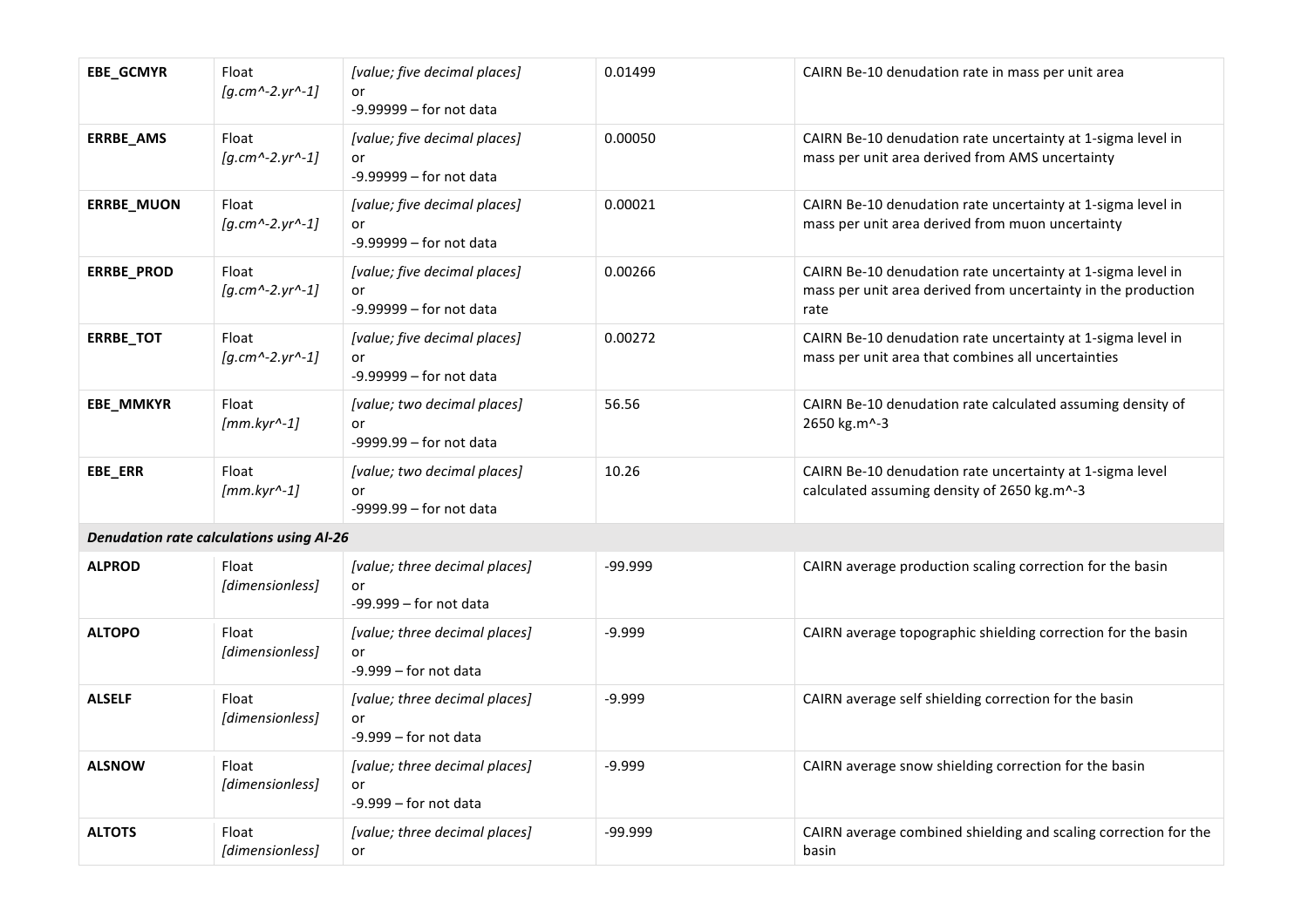|                               |                                | $-99.999 -$ for not data                                        |               |                                                                                                                                      |
|-------------------------------|--------------------------------|-----------------------------------------------------------------|---------------|--------------------------------------------------------------------------------------------------------------------------------------|
| EAL_GCMYR                     | Float<br>$[g.cm^{-2}.yr^{-1}]$ | [value; five decimal places]<br>or<br>$-9.99999 -$ for not data | $-9.99999$    | CAIRN AL-26 denudation rate in mass per unit area                                                                                    |
| ERRAL_AMS                     | Float<br>$[g.cm^{-2}.yr^{-1}]$ | [value; five decimal places]<br>or<br>$-9.99999 -$ for not data | $-9.99999$    | CAIRN AL-26 denudation rate uncertainty at 1-sigma level in<br>mass per unit area derived from AMS uncertainty                       |
| ERRAL_MUON                    | Float<br>$[g.cm^{-2}.yr^{-1}]$ | [value; five decimal places]<br>or<br>$-9.99999 -$ for not data | $-9.99999$    | CAIRN AL-26 denudation rate uncertainty at 1-sigma level in<br>mass per unit area derived from muon uncertainty                      |
| ERRAL_PROD                    | Float<br>$[g.cm^{-2}.yr^{-1}]$ | [value; five decimal places]<br>or<br>$-9.99999 -$ for not data | $-9.99999$    | CAIRN AL-26 denudation rate uncertainty at 1-sigma level in<br>mass per unit area derived from uncertainty in the production<br>rate |
| <b>ERRAL_TOT</b>              | Float<br>$[g.cm^{-2}.yr^{-1}]$ | [value; five decimal places]<br>or<br>$-9.99999 -$ for not data | $-9.99999$    | CAIRN AL-26 denudation rate uncertainty at 1-sigma level in<br>mass per unit area that combines all uncertainties                    |
| EAL_MMKYR                     | Float<br>$[mm.kyr^4-1]$        | [value; two decimal places]<br>or<br>$-9999.99 -$ for not data  | -9999.99      | CAIRN AL-26 denudation rate calculated assuming density of<br>2650 kg.m^-3                                                           |
| EAL_ERR                       | Float<br>$[mm.kyr^{\wedge}-1]$ | [value; two decimal places]<br>or<br>$-9999.99 -$ for not data  | -9999.99      | CAIRN AL-26 denudation rate uncertainty at 1-sigma level<br>calculated assuming density of 2650 kg.m^-3                              |
| <b>Topographic parameters</b> |                                |                                                                 |               |                                                                                                                                      |
| <b>PROJECTION</b>             | String                         | [name]                                                          | WGS84 UTM 44N | Name of projected coordinate system used for calculations                                                                            |
| <b>AREA</b>                   | Float<br>$[km^2]$              | [value; two decimal places]                                     | 65.41         | Basin area as calculated from projected DEM                                                                                          |
| ELEV_AVE                      | Float<br>[m]                   | [value; two decimal places]                                     | 4449.06       | Mean elevation of basin as calculated from projected DEM                                                                             |
| ELEV_STD                      | Float<br>[m]                   | [value; two decimal places]                                     | 597.93        | Standard deviation of elevation of basin as calculated from<br>projected DEM                                                         |
| SLP_AVE                       | Float<br>$[m.km^{\wedge}-1]$   | [value; two decimal places]                                     | 512.30        | Mean slope gradient of basin as calculated from projected DEM                                                                        |
| SLP_STD                       | Float<br>$[m.km^{\wedge}-1]$   | [value; two decimal places]                                     | 181.90        | Standard deviation of slope gradient of basin as calculated from<br>projected DEM                                                    |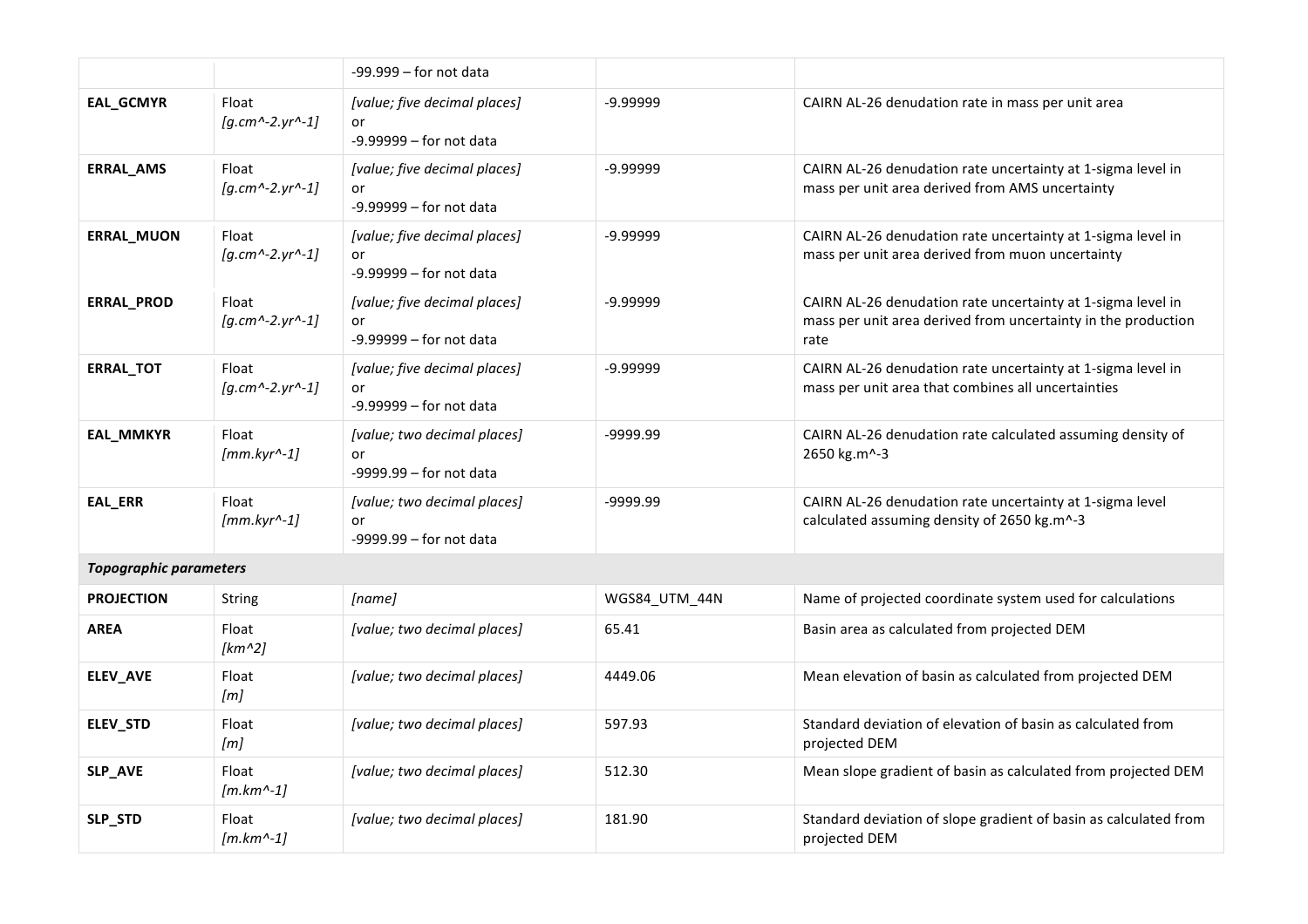**TABLE S2: Description of OSL/TL attribute table entries**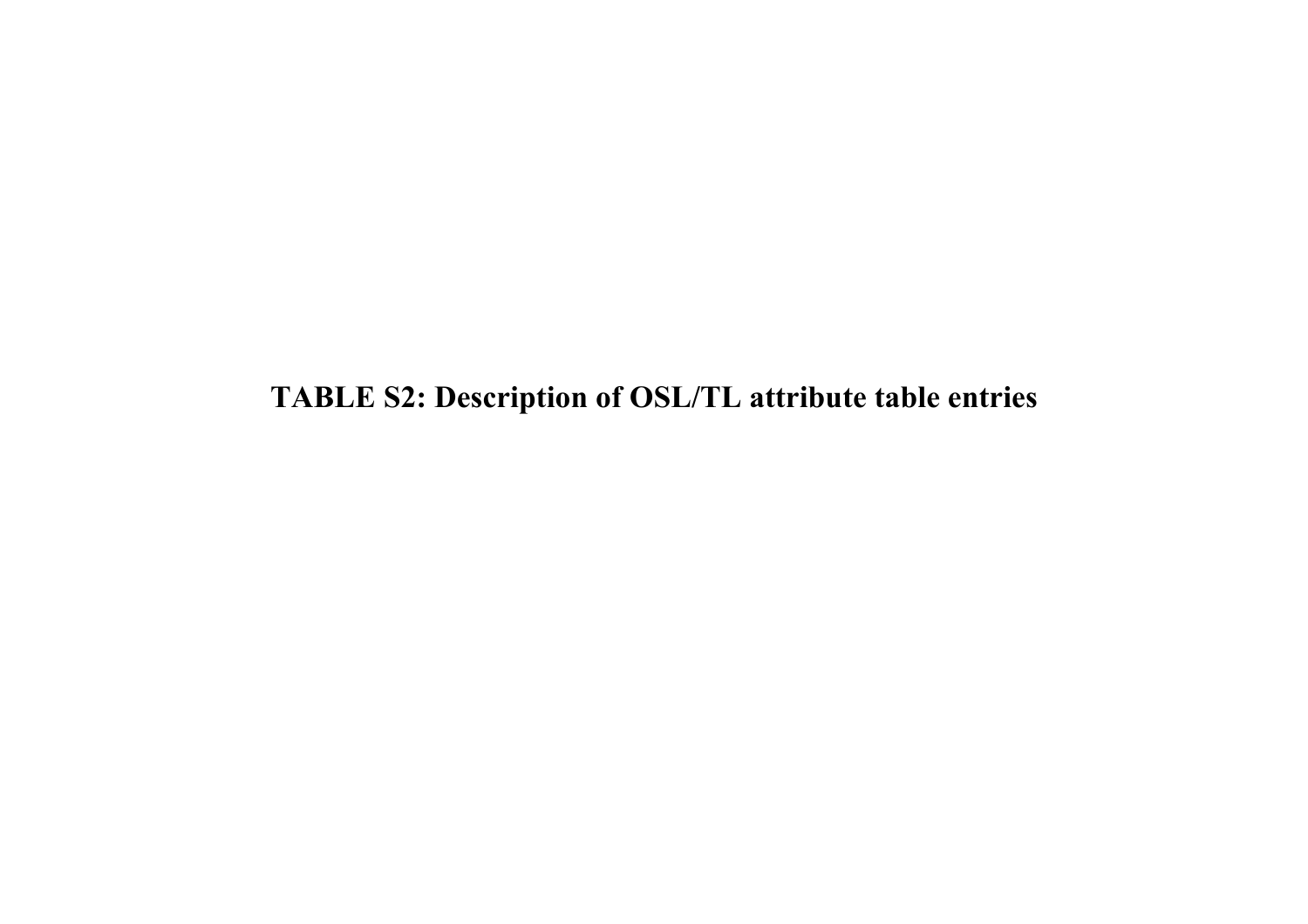| <b>Field Name</b>              | <b>Type &amp; Units</b>                | <b>Values</b>                                                                                                                      | <b>Example</b>                 | <b>Description</b>                                                                                                                           |
|--------------------------------|----------------------------------------|------------------------------------------------------------------------------------------------------------------------------------|--------------------------------|----------------------------------------------------------------------------------------------------------------------------------------------|
|                                | Source of data and version information |                                                                                                                                    |                                |                                                                                                                                              |
| SMPID1                         | String                                 | $[L###TL###] - for TL$<br>$[L##HOSL##H] - for OSL$                                                                                 | L1390SL001                     | Unique sample identifier provided as part of the compilation                                                                                 |
| SMPID <sub>2</sub>             | String                                 | [Sample Name]                                                                                                                      | NR99001                        | Original sample identifier (as published)                                                                                                    |
| <b>IGSNID</b>                  | <b>String</b>                          | [IGSN Sample Name]<br>or<br>$NA$ – for not applicable                                                                              | <b>NA</b>                      | Placeholder for International Geo Sample Number unique ID.<br>Not in use and set by default to NA                                            |
| <b>STUDYID</b>                 | <b>String</b>                          | [S###]                                                                                                                             | L139                           | Unique study identifier provided as part of the compilation                                                                                  |
| <b>AUTH</b>                    | String                                 | [Author Name]                                                                                                                      | Eriksson                       | Surname of the first author of the publication/thesis author                                                                                 |
| <b>PUBYEAR</b>                 | Integer                                | [YYYY] - Year<br>or<br>9999 - for data not published                                                                               | 2006                           | Year of the publication                                                                                                                      |
| <b>REFID</b>                   | String                                 | [Abbrev_Publ_Name_Vol]<br>or<br>PhD_Thesis<br>MSc_Thesis<br>Hons_Thesis<br>Not_Published<br>Report Published<br>Report Unpublished | Geomorphology_81               | Abbreviated name of journal and volume number, or type of<br>publication (i.e., PhD thesis Master thesis, etc.)                              |
| <b>REFDOI</b>                  | <b>String</b>                          | [DOI String] - where available<br>Or<br>$ND$ – for no data<br>NA - for not applicable                                              | 10.1016/j.geomorph.2006.04.001 | Digital object identifier (DOI) where available                                                                                              |
| <b>DBDOI</b>                   | String                                 | [DOI String]                                                                                                                       | 10.4225/48/5a836db1ac9b6       | Digital object identifier (DOI) of the TL-OSL sub-collection as<br>provided by UOW Library                                                   |
| <b>DBVER</b>                   | Integer                                | [YYYY]                                                                                                                             | 2017                           | Version of the sub-collection. The year when version with DOI<br>provided in DBDOI was published online                                      |
| <b>Location of sample site</b> |                                        |                                                                                                                                    |                                |                                                                                                                                              |
| <b>BASIN</b>                   | String                                 | [Name]<br>or<br>$ND$ – for no data                                                                                                 | Murrumbidgee River             | River basin from where sample is from; Use name of river or<br>stream sampled; If not available, use name of higher order<br>stream or river |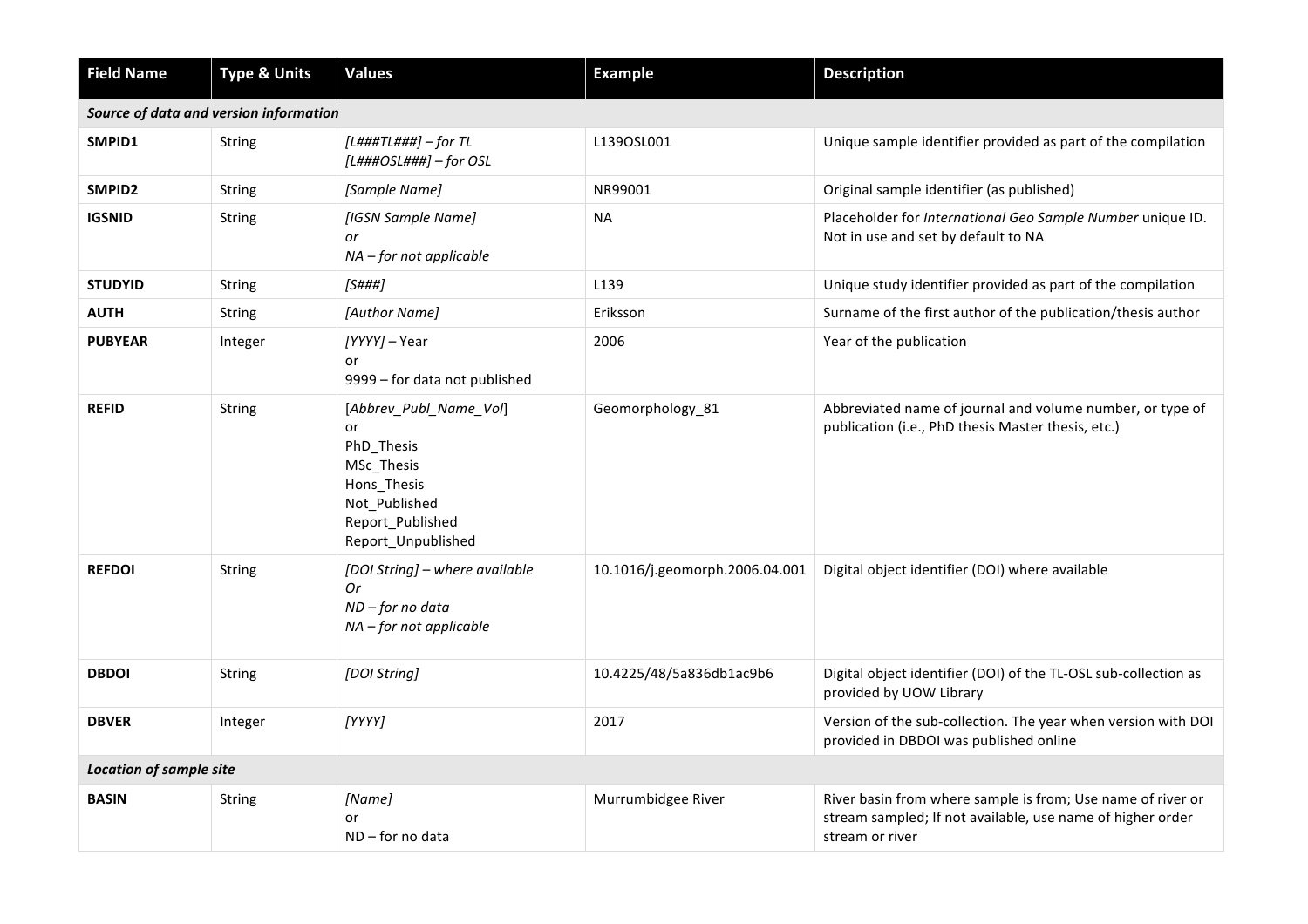| AHGFL1        | <b>String</b>             | CC - Carpentaria Coast<br>LEB-Lake Eyre Basin<br>MDB-Murray-Darling Basin<br>NEC - North East Coast<br>NWP - North Western Plateau<br>PG - Pilbara-Gascoyne<br>SAG - South Australian Gulf<br>SEN - South East Coast NSW<br>SEV - South East Coast VIC<br>SWC - South West Coast<br>SWP - South Western Plateau<br>TAS - Tasmania<br>TTS - Tanami-Timor Sea Coast | MDB          | Geofabric AHGF river region code.                                                                        |
|---------------|---------------------------|-------------------------------------------------------------------------------------------------------------------------------------------------------------------------------------------------------------------------------------------------------------------------------------------------------------------------------------------------------------------|--------------|----------------------------------------------------------------------------------------------------------|
| <b>AHGFL2</b> | String                    | [AHGFCode##]<br>or<br>NA – for basins outside Australia                                                                                                                                                                                                                                                                                                           | MDB12        | Geofabric AHGF combined river region code (AHGLF1) and<br>topographic drainage division two-digit number |
| X_WGS84       | Float<br>[decimal degree] | [value; six decimal places]<br>or<br>-999 - no data                                                                                                                                                                                                                                                                                                               | 149.074222   | WGS84 latitude of sample site                                                                            |
| Y_WGS84       | Float<br>[decimal degree] | [value; six decimal places]<br>or<br>$-999 - no data$                                                                                                                                                                                                                                                                                                             | $-35.678042$ | WGS84 longitude of sample site                                                                           |
| <b>CORDS</b>  | String                    | ORG - originally published<br>coordinates<br>INTP - coordinates interpolated<br>from the published map<br>BAS - coordinates of river channel<br>nearest to the sample site as<br>identified on the DEM<br>or<br>ND-no data                                                                                                                                        | <b>INTP</b>  | Source of coordinates for the sample site                                                                |
| SITENAME1     | String                    | [Name]<br>or<br>ND-for no data                                                                                                                                                                                                                                                                                                                                    | Naas River   | Name of the site, first degree such as name of the river                                                 |
| SITENAME2     | <b>String</b>             | [Name]<br>or<br>$ND$ – for no data                                                                                                                                                                                                                                                                                                                                | ND.          | Name of the site, second degree such as locality along the<br>river                                      |
| SITENAME3     | String                    | [Name]                                                                                                                                                                                                                                                                                                                                                            | Terrace 3    | Outcrop name or number of the site/trench/core                                                           |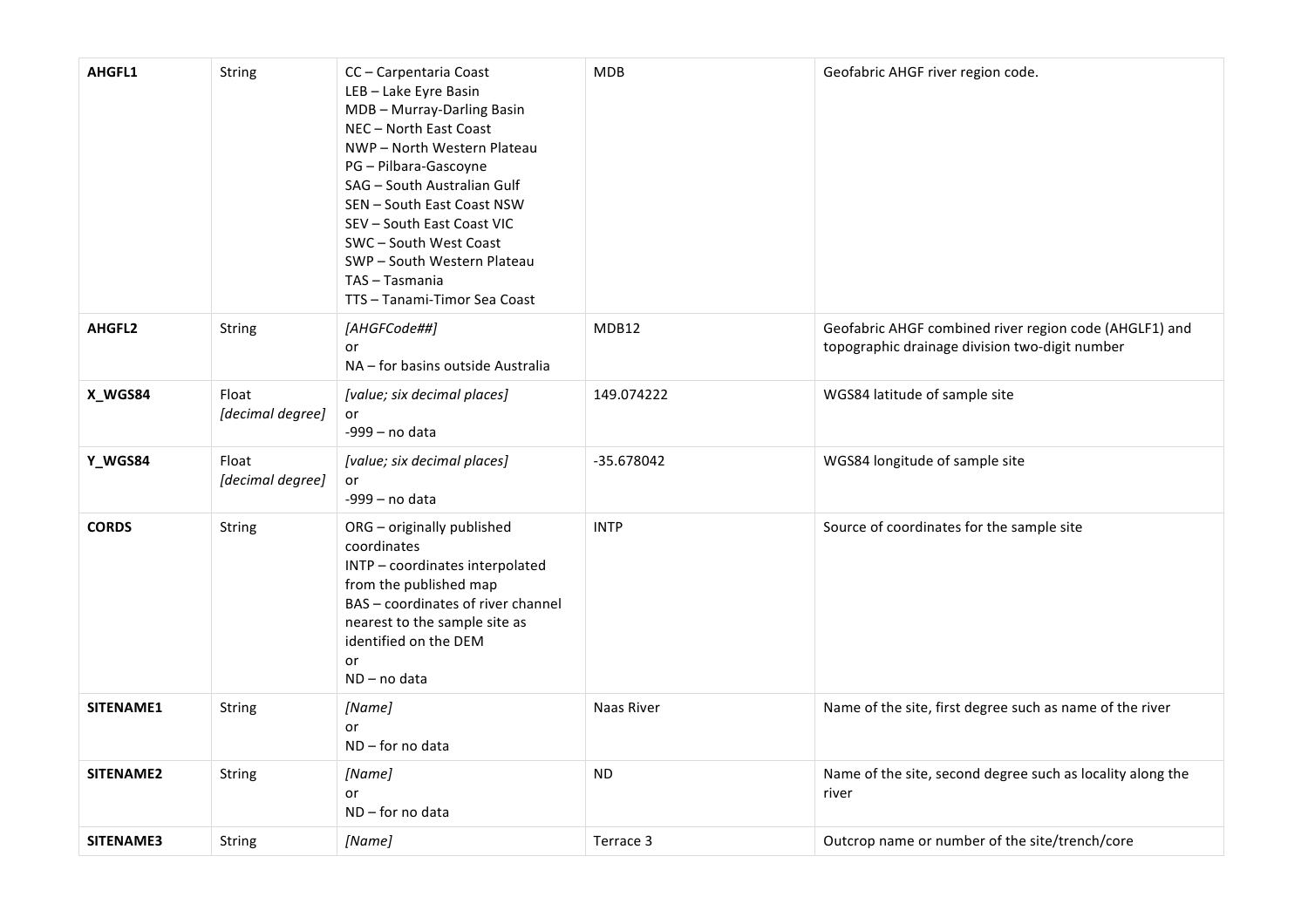|                  |              | or<br>ND-for no data                                                                                                                                 |                       |                                                         |
|------------------|--------------|------------------------------------------------------------------------------------------------------------------------------------------------------|-----------------------|---------------------------------------------------------|
|                  |              | Geomorphological features and facies, and type of material sampled                                                                                   |                       |                                                         |
| <b>GEOTYPE</b>   | Integer      | $1 -$ Terrace<br>2 - Floodplain<br>3 - Alluvial Fan<br>$4 - \text{Bench}$<br>$5 - Island$<br>6 - Slack Water Deposit<br>$7 -$ Levee<br>$0 - No$ data | $\mathbf{1}$          | Geomorphological type of feature sampled                |
| <b>FACIES</b>    | Integer      | 1 - Channel<br>2 - Overbank<br>$0 - No$ data                                                                                                         | $\mathbf{1}$          | Sedimentological facies type                            |
| <b>SITETYPE</b>  | String       | Outcrop<br>Core<br>Auger hole<br>Pit or Quarry<br>Artificial excavation (trench)<br>or<br>Unknown                                                    | Artificial excavation | Type of the site from which samples were extracted      |
| <b>SITETCODE</b> | Integer      | $1 - Out crop$<br>$2 - Core$<br>3 - Auger hole<br>5 - Pit or Quarry<br>6 - Artificial excavation<br>9 - Unknown                                      | 6                     | Numerical code assigned to each SITETYPE option         |
| <b>DEPTHICK</b>  | Float<br>[m] | [# .# #]<br>or<br>$-999.99 -$ for no data                                                                                                            | -999.99               | Total depth of the core or height of the outcrop        |
| <b>SMPDEPTH</b>  | Float<br>[m] | [# .# #]<br>or<br>$-999.99 -$ for no data                                                                                                            | 1.35                  | Depth below the surface from which sample was extracted |
| <b>MATERIAL</b>  | Integer      | 1 - Sand<br>2 - Silt                                                                                                                                 | 0                     | Type of stratigraphic unit sampled                      |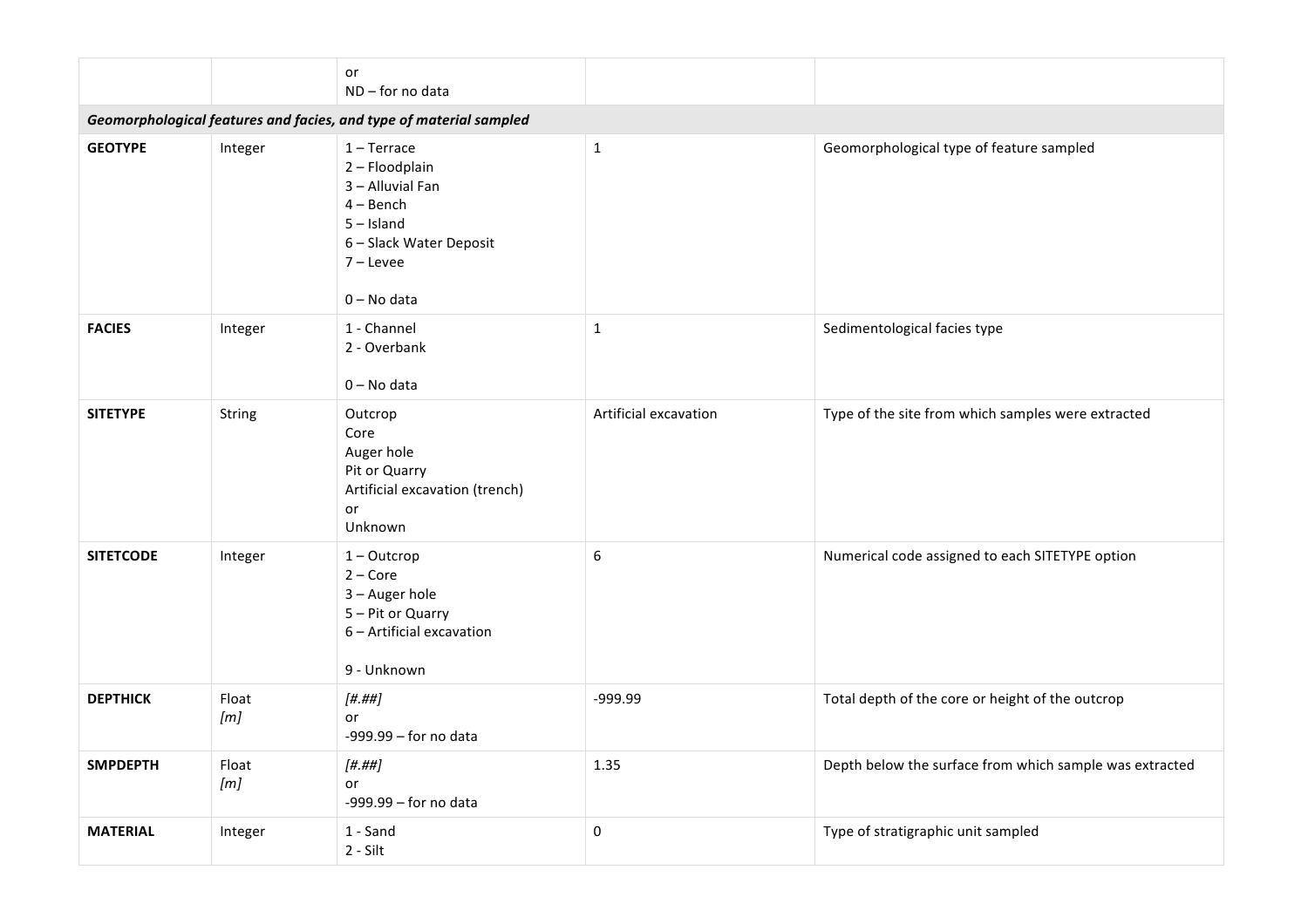|                              |                      | $3 - Clay$<br>9 - Bioturbated<br>0 - Unknown                                                                                                                                                                                                                      |             |                                                       |
|------------------------------|----------------------|-------------------------------------------------------------------------------------------------------------------------------------------------------------------------------------------------------------------------------------------------------------------|-------------|-------------------------------------------------------|
| Luminescence chronology data |                      |                                                                                                                                                                                                                                                                   |             |                                                       |
| <b>LUMAGE</b>                | Float<br>[ka]        | [value]                                                                                                                                                                                                                                                           | 0.915       | Published luminescence age                            |
| <b>LUMERR</b>                | Float<br>[ka]        | [value]<br>or<br>If value is -999.999, means sample<br>reached saturation and author was<br>not able to determine De value                                                                                                                                        | 0.090       | Published luminescence age error                      |
| <b>LUMTYPE</b>               | String               | OSL - Optically Stimulated<br>Luminescence<br>TL-Thermoluminescence                                                                                                                                                                                               | OSL         | Type of luminescence method used in age determination |
| <b>MINERAL</b>               | String               | $Q - Quartz$<br>$F - Feldspar$<br>PM - Polymineral (when grains are <<br>10 microns)                                                                                                                                                                              | $\mathsf Q$ | Type of mineral analysed                              |
| <b>SIZEMIN</b>               | Integer<br>$[\mu m]$ | [###]<br>or<br>-999 - for no data                                                                                                                                                                                                                                 | 180         | Minimum grain size sampled                            |
| <b>SIZEMAX</b>               | Integer<br>$[\mu m]$ | $[$ ###]<br>or<br>-999 - for no data                                                                                                                                                                                                                              | 212         | Maximum grain size sampled                            |
| <b>PROTOCOL</b>              | String               | OSL:<br>SAR - Single Aliquot Regenerative<br>SGR - Single Grain Regenerative<br>MA - Multi-grain Multiple Aliquot<br><b>Additive Dose</b><br>TL:<br>AS - 'Australian Slide'<br>MAR - Multiple Aliquot<br>Regenerative<br>MAAD - Multiple Aliquot Additive<br>Dose | SGR         | Type of protocol used for luminescence dating         |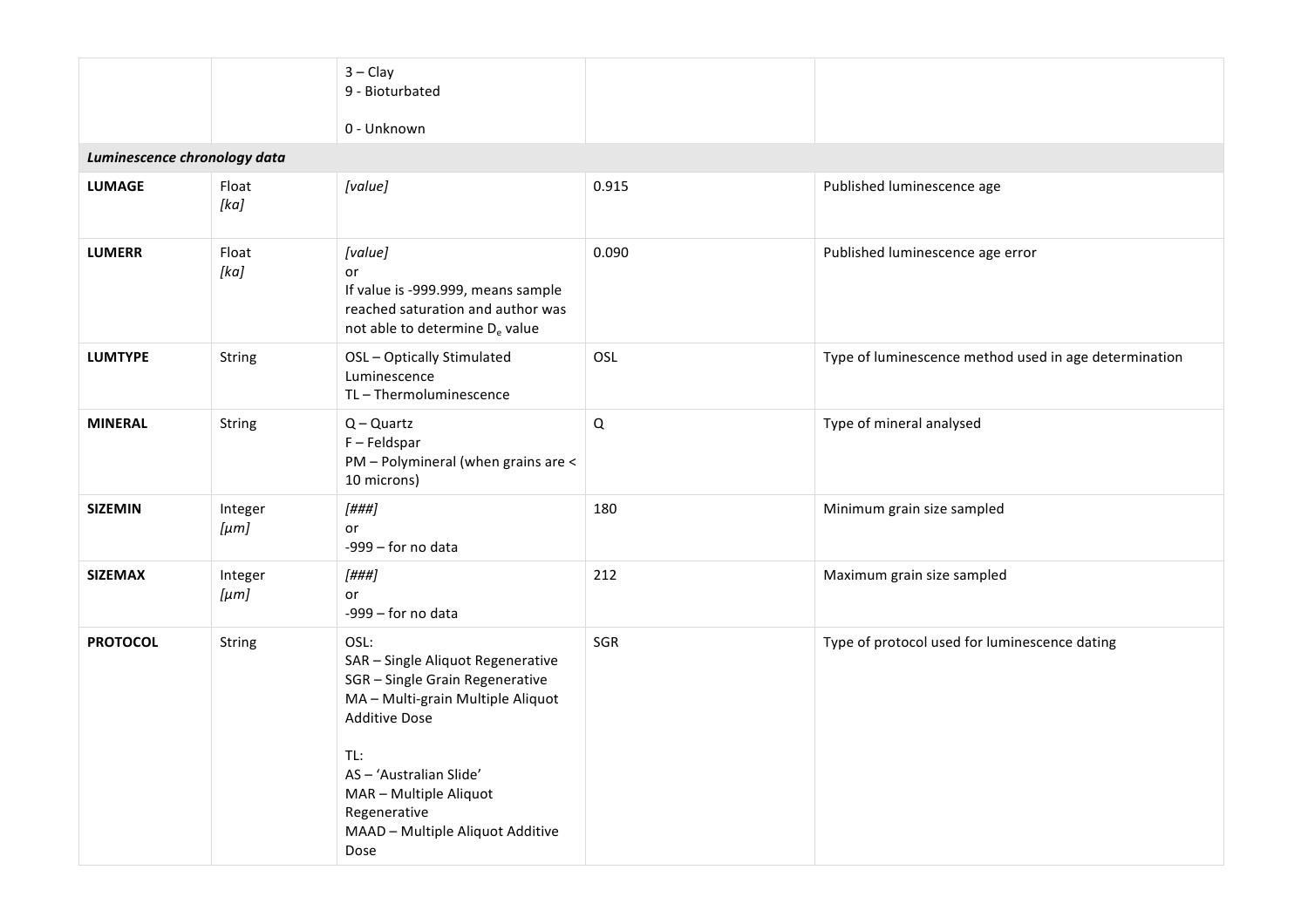|                  |                          | <b>CRAM - Combined Regenerative</b><br>and Additive Method<br>$ND$ – for no data                                                                                                          |            |                                                                                                      |
|------------------|--------------------------|-------------------------------------------------------------------------------------------------------------------------------------------------------------------------------------------|------------|------------------------------------------------------------------------------------------------------|
| <b>RESCOR</b>    | String                   | $Y - Yes$<br>$N - No$                                                                                                                                                                     | N          | Whether the residual correction was applied; mostly in TL                                            |
| <b>AGEMODEL</b>  | String                   | OSL:<br>CAM - Central Age Model<br>MAM - Minimum Age Model<br>FMM - Finite Mixture Model<br>MAX - Maximum Age Model<br>PDFG - Pdf Gaussian Age Model<br>TL:<br>Mean<br>$ND$ – for no data | <b>MAM</b> | Type of age model applied for age determination                                                      |
| <b>PLAT_REG</b>  | String<br>$[^{\circ}C]$  | [range]<br>or<br>NA - not applicable, for OSL                                                                                                                                             | <b>NA</b>  | Pre-heat plateau region, for TL only; not applicable to OSL                                          |
| AN_TEMP1         | Integer<br>$[^{\circ}C]$ | $[$ \#<br>or<br>$-999$ – for no data                                                                                                                                                      | 240        | Specific temperature at which analysis performed, for TL; or<br>pre-heat temperature 1 for OSL       |
| AN_TEMP2         | Integer<br>$[^{\circ}C]$ | $[$ \#<br>or<br>$-999$ - for no data                                                                                                                                                      | 125        | Pre-heat temperature 2 for OSL, and from which analytical<br>data was obtained for age determination |
| <b>NALIQUOTS</b> | Integer                  | [value]<br>or<br>$-999$ - for no data                                                                                                                                                     | $-999$     | Number of aliquots measured in either TL or OSL                                                      |
| NGR_MEAS         | Integer                  | [value]<br>0r<br>-999 - not applicable for all the<br>other techniques and methods than<br><b>SGR OSL</b>                                                                                 | $-999$     | Number of grains measured during the analysis; SGR protocol<br>in OSL only                           |
| NGR_ACC          | Integer                  | -999 - not applicable for all the<br>other techniques and methods than<br><b>SGR OSL</b>                                                                                                  | $-999$     | Number of grains accepted after the analysis; SGR protocol in<br>OSL only                            |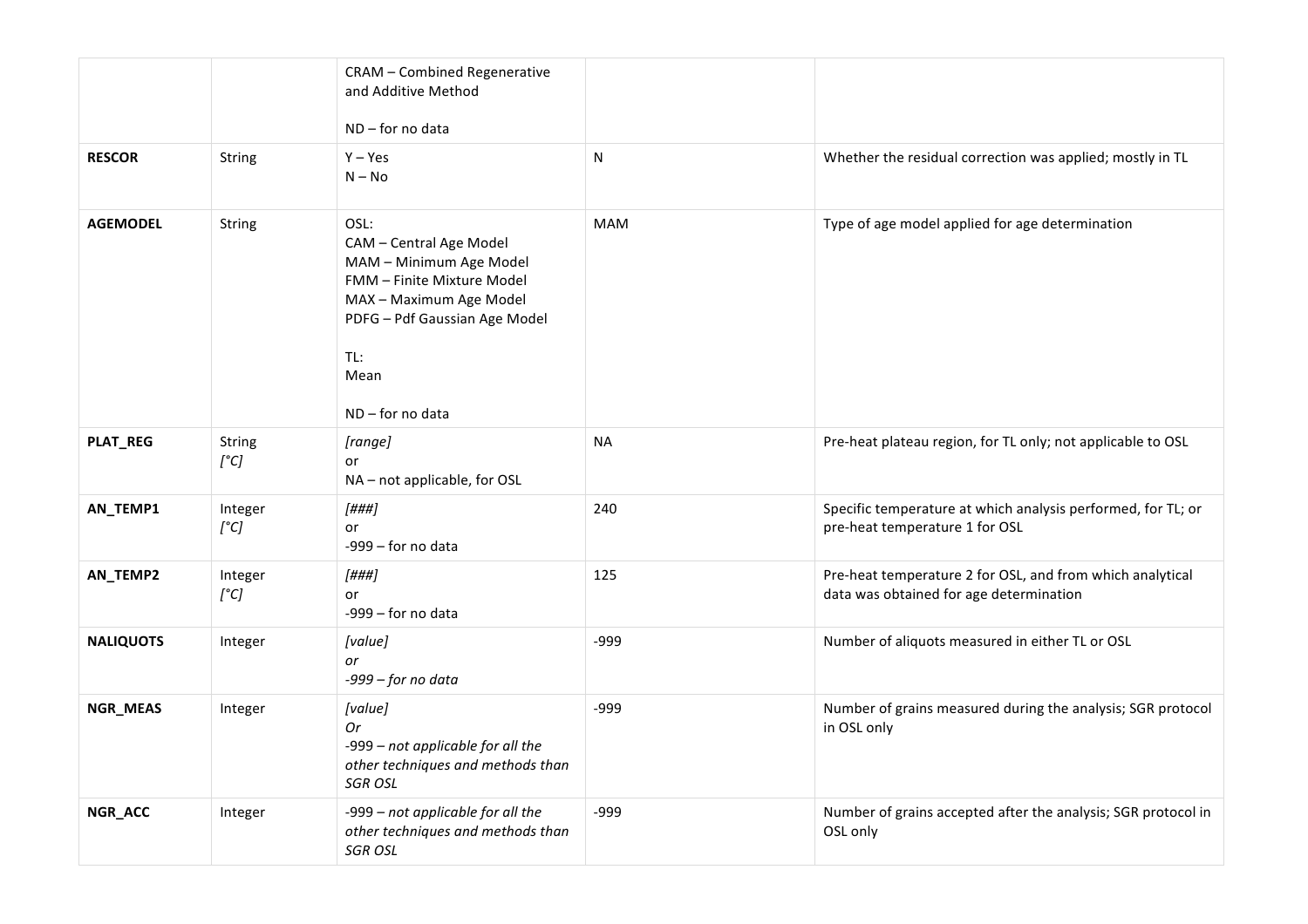|                            |                  | 0r<br>$-999$ - for no data               |         |                                                                                                                     |  |  |
|----------------------------|------------------|------------------------------------------|---------|---------------------------------------------------------------------------------------------------------------------|--|--|
| <b>EQUIVDOSE</b>           | Float<br>[Gy]    | [value]                                  | 3.790   | Equivalent dose (ED) or Dose equivalent (De) in OSL;<br>Palaeodose in TL, used for age determination                |  |  |
| ED_ERR                     | Float<br>[Gy]    | [value]                                  | 0.200   | Published error for the dose                                                                                        |  |  |
| ED_SAT                     | Float<br>[Gy]    | [value]<br>or<br>$-999.99 -$ for no data | -999.99 | Equivalent dose (ED) for saturated age; mostly in TL                                                                |  |  |
| ED_SATERR                  | Float<br>[Gy]    | [value]<br>or<br>$-999.99 -$ for no data | -999.99 | Published error for saturated age                                                                                   |  |  |
| OD                         | Float<br>[%]     | [value]<br>or<br>$-999.99 -$ for no data | -999.99 | Overdispersion, value representing spread of data in aliquot<br>or single grain data                                |  |  |
| OD_ERR                     | Float<br>[%]     | [value]<br>or<br>$-999.99 -$ for no data | -999.99 | Published error for overdispersion                                                                                  |  |  |
| <b>Radiation dose data</b> |                  |                                          |         |                                                                                                                     |  |  |
| <b>DOSERATE</b>            | Float<br>[Gy/ka] | [value]                                  | 0.004   | Dose rate, representing total dose of radiation received by<br>the sample (in OSL) or annual radiation dose (in TL) |  |  |
| DR_ERR                     | Float<br>[Gy/ka] | [value]                                  | 0.000   | Published error for the dose rate                                                                                   |  |  |
| <b>K_CONTENT</b>           | Float<br>[%]     | [value]<br>or<br>$-999.99 -$ for no data | -999.99 | Potassium (K) content within the sample                                                                             |  |  |
| <b>K_CONTERR</b>           | Float<br>[%]     | [value]<br>or<br>$-999.99 -$ for no data | -999.99 | Published error for potassium content                                                                               |  |  |
| <b>RB_CONTENT</b>          | Float<br>[ppm]   | [value]<br>or<br>$-999.99 -$ for no data | -999.99 | Rubidium (Rb) content, mainly provided in TL data set                                                               |  |  |
| $U_$ TH                    | Float<br>[Bq/kg] | [value]<br>or                            | -999.99 | Elemental content expressing activity of radioactive elements<br>(specific activity), mainly used in TL             |  |  |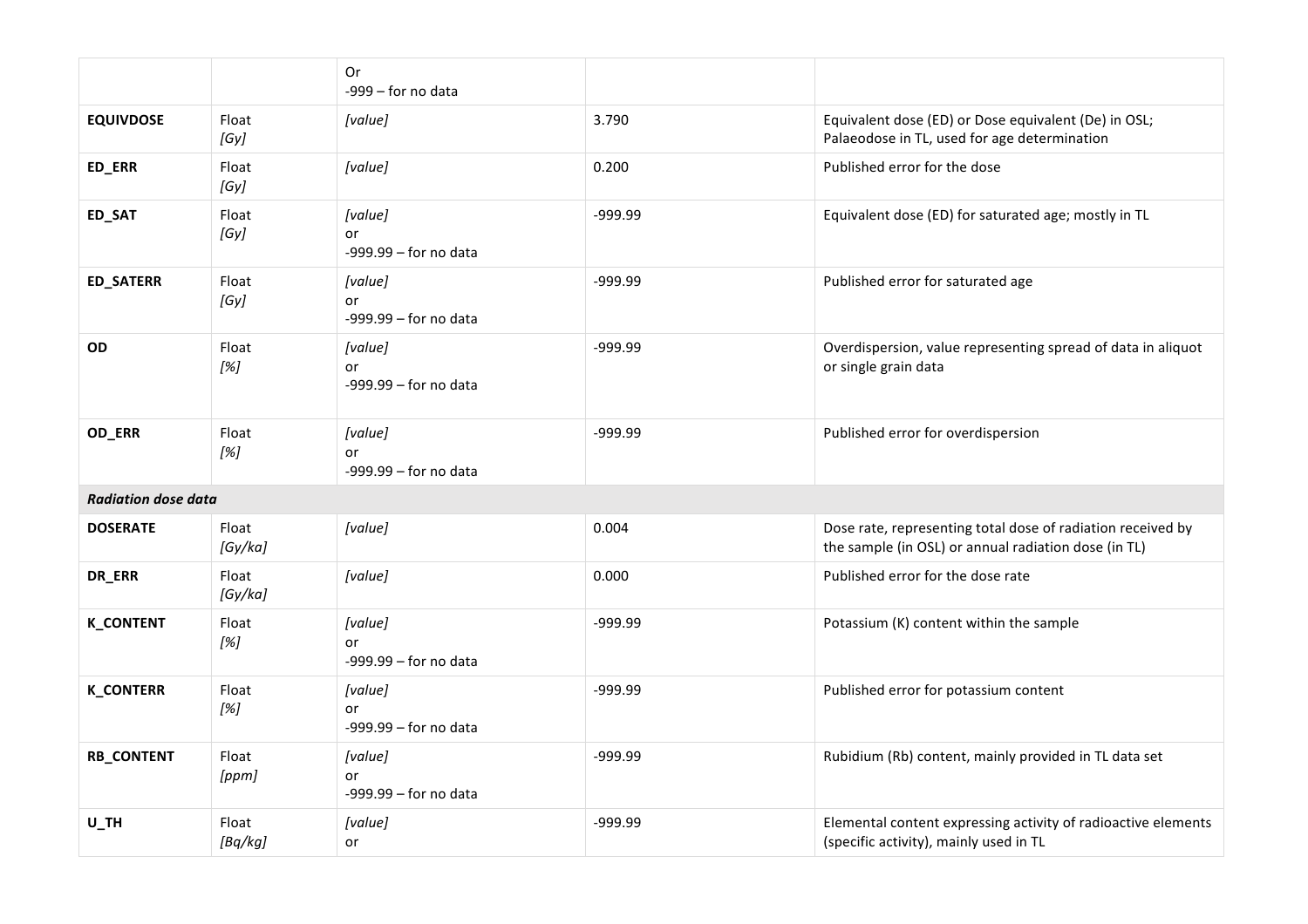|                  |                  | $-999.99 -$ for no data                  |         |                                                                             |
|------------------|------------------|------------------------------------------|---------|-----------------------------------------------------------------------------|
| U_TH_ERR         | Float<br>[Bq/kg] | [value]<br>or<br>$-999.99 -$ for no data | -999.99 | Published error for U + Th specific activity                                |
| U238             | Float<br>[Bq/kg] | [value]<br>or<br>$-999.99 -$ for no data | 36.00   | <sup>238</sup> U content from High Resolution Gamma Spectrometry<br>(HRGS)  |
| <b>U238_ERR</b>  | Float<br>[Bq/kg] | [value]<br>or<br>$-999.99 -$ for no data | 2.00    | Published error value                                                       |
| <b>RA226</b>     | Float<br>[Bq/kg] | [value]<br>or<br>$-999.99 -$ for no data | 31.40   | <sup>226</sup> Ra content from High Resolution Gamma Spectrometry<br>(HRGS) |
| <b>RA226_ERR</b> | Float<br>[Bq/kg] | [value]<br>or<br>$-999.99 -$ for no data | 0.20    | Published error value                                                       |
| <b>PB210</b>     | Float<br>[Bq/kg] | [value]<br>or<br>$-999.99 -$ for no data | 25.80   | <sup>210</sup> Pb content from High Resolution Gamma Spectrometry<br>(HRGS) |
| <b>PB210_ERR</b> | Float<br>[Bq/kg] | [value]<br>or<br>$-999.99 -$ for no data | 1.60    | Published error value                                                       |
| <b>TH232</b>     | Float<br>[Bq/kg] | [value]<br>or<br>$-999.99 -$ for no data | 59.20   | <sup>232</sup> Th content from High Resolution Gamma Spectrometry<br>(HRGS) |
| <b>TH232_ERR</b> | Float<br>[Bq/kg] | [value]<br>or<br>$-999.99 -$ for no data | 0.60    | Published error value                                                       |
| K40              | Float<br>[Bq/kg] | [value]<br>or<br>$-999.99 -$ for no data | 758.00  | <sup>40</sup> K content from High Resolution Gamma Spectrometry<br>(HRGS)   |
| K40_ERR          | Float<br>[Bq/kg] | [value]<br>or<br>$-999.99 -$ for no data | 12.00   | Published error value                                                       |
| U                | Float<br>[Bq/kg] | [value]<br>or                            | -999.99 | Uranium (U) content in the sample                                           |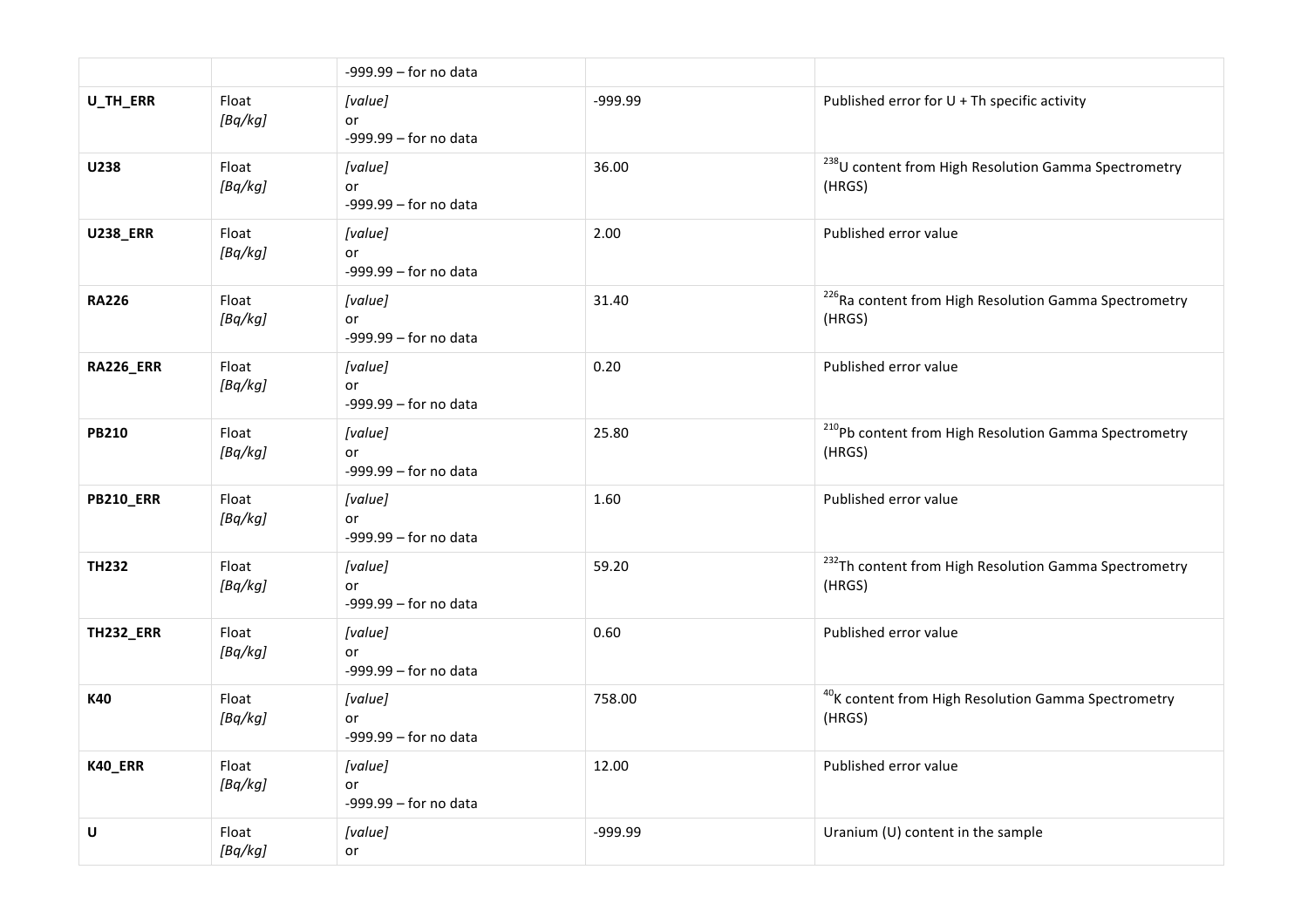|                   |                  | -999.99 - for no data                    |           |                                                                            |
|-------------------|------------------|------------------------------------------|-----------|----------------------------------------------------------------------------|
| U_ERR             | Float<br>[Bq/kg] | [value]<br>or<br>$-999.99 -$ for no data | -999.99   | Published error for uranium content                                        |
| <b>TH</b>         | Float<br>[ppm]   | [value]<br>or<br>$-999.99 -$ for no data | $-999.99$ | Thorium (Th) content in the sample                                         |
| TH_ERR            | Float<br>[ppm]   | [value]<br>or<br>$-999.99 -$ for no data | -999.99   | Published error for thorium content                                        |
| <b>ALPHA</b>      | Float<br>[Gy/ka] | [value]<br>or<br>$-999.99 -$ for no data | 0.04      | Measured or assumed alpha radiation values used for age<br>determination   |
| ALPHA_ERR         | Float<br>[Gy/ka] | [value]<br>or<br>$-999.99 -$ for no data | 0.02      | Published error value                                                      |
| <b>BETA</b>       | Float<br>[Gy/ka] | [value]<br>or<br>$-999.99 -$ for no data | -999.99   | Measured beta radiation values used for age determination                  |
| <b>BETA_ERR</b>   | Float<br>[Gy/ka] | [value]<br>or<br>$-999.99 -$ for no data | -999.99   | Published error value                                                      |
| <b>GAMMA</b>      | Float<br>[Gy/ka] | [value]<br>or<br>$-999.99 -$ for no data | -999.99   | Measured gamma radiation values used for age<br>determination              |
| GAMMA_ERR         | Float<br>[Gy/ka] | [value]<br>or<br>$-999.99 -$ for no data | -999.99   | Published error value                                                      |
| <b>COSMIC</b>     | Float<br>[Gy/ka] | [value]<br>or<br>$-999.99 -$ for no data | -999.99   | Cosmic ray contribution to the dose of radiation received by<br>the sample |
| <b>COSMIC_ERR</b> | Float<br>[Gy/ka] | [value]<br>or<br>$-999.99 -$ for no data | -999.99   | Published error value                                                      |
| <b>H2O</b>        | Float<br>[%]     | [value]<br>or                            | 6.10      | Water content in the sample                                                |